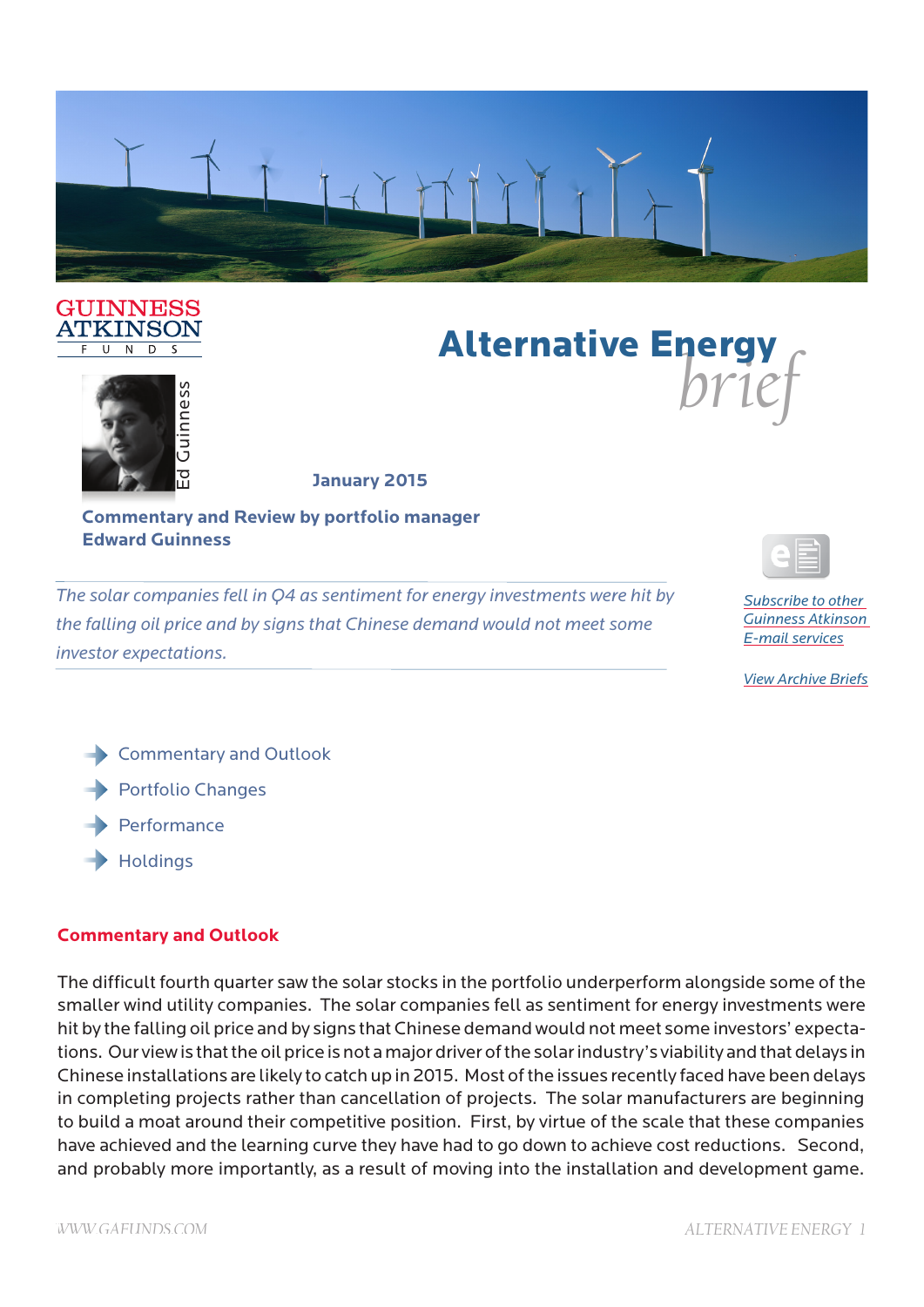

Most of the module manufacturers are now pursuing a strategy where they will develop the sites that they provide panels for. These sites are then sold on a "value" basis, as completed solar sites are valued on their predictable projected cash-flows as opposed to solar modules, which have become highly commoditized. This enables the companies to focus their efforts on the markets exhibiting the most growth and protects them from competing each other out of business. This should provide support for margins, notwithstanding the likelihood of further, more graduated falls in solar pricing.

The smaller wind utilities suffered from low wind conditions in Europe and lower liquidity. The long term outlook for these stocks remains good and they trade at significant discounts to the implied valuations of the yieldcos.

The fund's only biofuels holding, Cosan, performed poorly as a result of the falling oil price. We believe that as a Brazilian distributor, the company is less directly exposed to oil price moves than investors now realize and is both attractively priced and likely to exceed investor expectations.

The bright points for the portfolio were limited in the third quarter, but we were pleased to see how well China Longyuan and China Datang performed in the context of a difficult Chinese market. The portfolio's geothermal, metering and groundsource heatpump companies all performed well. There is, in fact, a good case that the woes of the oil industry may benefit the geothermal industry, as access to cheap drilling rigs will make prospecting for geothermal resources cheaper without lowering their value.

### **Outlook**

After a 2014 where the sector digested the gains of 2013, we believe that the alternative energy sector has the potential to start delivering on its promised returns to investors. The headwinds and uncertainty facing the sector remains significant, but as these headwinds are overcome, the robustness of the sector to external threats has been increasing.

There are few in the industry who predicted the fall in the oil price, the shale gas phenomenon in the US, falling wholesale power prices in both Europe and the US and the failure of carbon pricing. While in the long-run, finite supplies of fossil fuel exists, the unexpected growth in shale gas and oil over the last ten years in the US serve a timely reminder that more of those reserves are likely to be extracted than expected and probably at lower prices. In the medium term, the oil and gas industry is likely to remain cyclical. It is, therefore, not likely to be rising fossil fuel prices that drive the switch to alternative energy, but the increasing economic competitiveness of alternative energy, with growth supported for energy security, environmental and climate change reasons.

In the US energy security has become less of a concern, as a direct result of the increases in oil and gas production. However, for much of the rest of the world, energy security concerns remain high. Much of Europe is dependent on Russia for natural gas and the Middle East for oil; Japan has almost no fossil fuel reserves of its own; China and India are dependent on fossil fuel imports to support continuing growth. The current economic problems that Russia is facing as a result of sanctions are not going away and are exacerbated by the low oil price. Saudi Arabia and the Gulf states may be rich enough to sustain a price war for several years, but the economic hardship in countries heavily reliant on oil exports for hard currency is likely to lead to political turmoil and unrest. For this reason, the likelihood of political unrest that increases the oil price is significantly higher.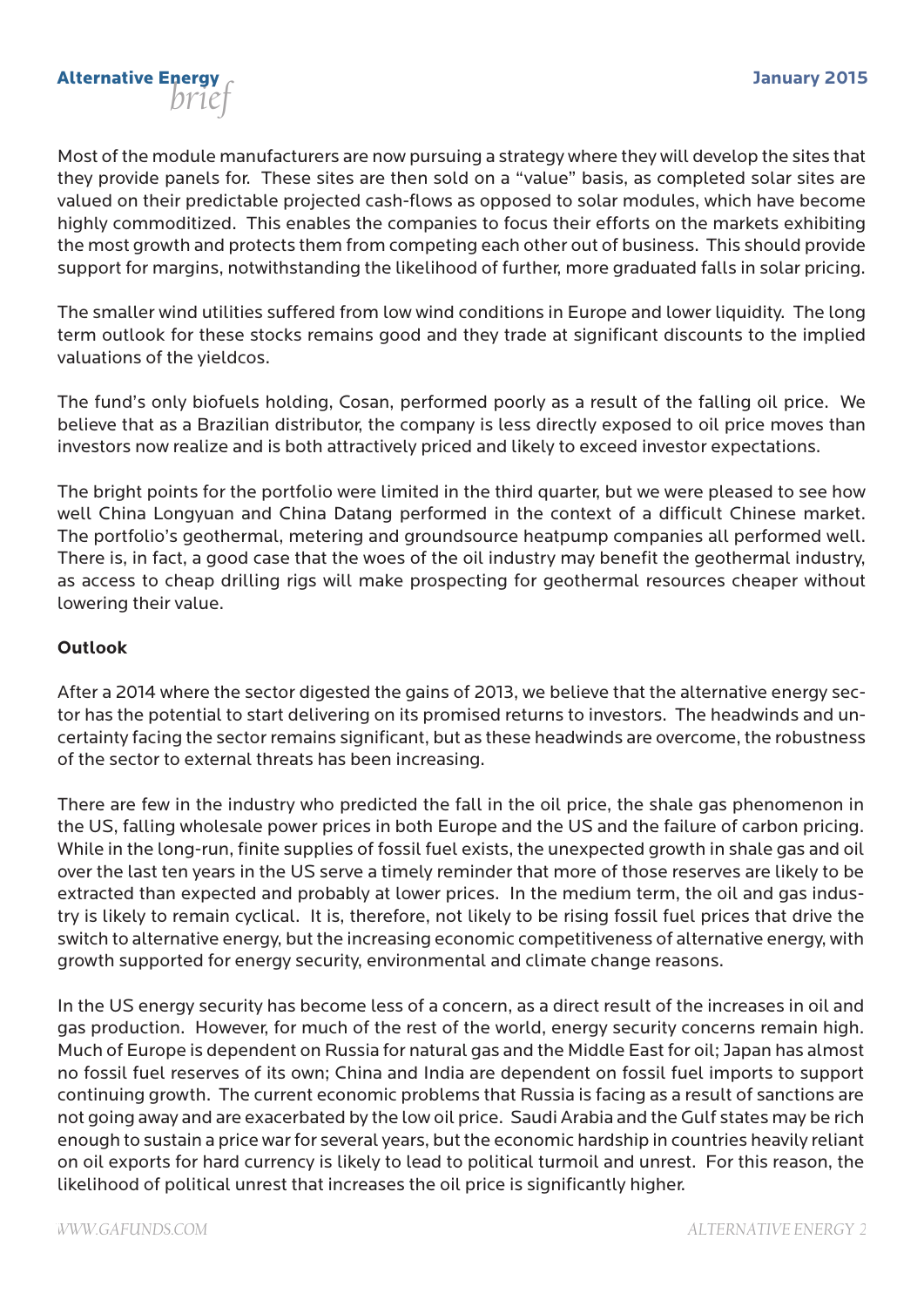# **January 2015** *brief* Alternative Energy

Environmental concerns are today the strongest driver of policy supportive of alternative energy. Pollution problems in China and India are creating a tangible health problem. With pollution alerts keeping residents in-doors, fossil fuel emissions have been causing a direct reduction in GDP. China has emerged as the strongest supporter of the renewable energy industry. It is already the largest installer annually of wind installations, and it is forecast to become the world's largest installer of solar installations in 2015. Underpinning that, the majority of solar module manufacturing is now carried out by Chinese companies, and its leading wind turbine manufacturers are beginning to produce products that will be viable outside of China at a much lower cost than its international competitors.

Climate change remains an important if secondary driver of alternative policy. President Barack Obama has made climate change policies central to what he would like to achieve over the remainder of his last term in office and despite the best efforts of the Republican Party, climate change is still on the political agenda in the US. Further increases in support are seen in China and India albeit not just for climate change reasons. Policy in Europe has remained steadily in favor of action to address climate change, notwithstanding headline reductions in subsidy levels. However, Australia has taken a major step away from its alternative energy policy driven following the Liberal Party's 2013 election victory and Saudi Arabia has pushed back its targets for solar deployment.

A major development over the last two years has been the emergence of large "yieldcos" as financing vehicles for alternative energy installations. These have a low cost of capital and are providing a more certain home and pricing for plant under development. This is having a knock on effect for developers and for manufacturers who are now competing as developers and as a result stimulating demand. These yieldcos are bringing alternative energy towards the mainstream of energy and we are seeing both manufacturers and utilities respond with yieldco offerings of their own.

Utilities in the meantime are facing growing threats from alternative energy. In Germany, the levels of solar and wind installations have significantly reduced the amount that utilities earn from power plants that provide power to cover peaks in demand and with consumers increasingly generating their own electricity, they are seeing falls in demand for their power. Utilities will have to evolve and embrace these changes or they will not survive.

The long term direction of travel still appears to be towards electrification of the vehicle fleet. Over the next five years there are a large number of electric vehicles due to come to the market at costs that do not make them prohibitive, and increased adoption is likely to see an acceleration in engineering solutions to the charging problems that electric vehicles have. It is important to remember that electricity is much more widely available than petrol/gasoline in terms of number of locations as any building with a connection to the grid can become a "filling" station.

A further part of our vision of the long term future of energy is that we will hopefully be using significantly more energy, more efficiently. Improvements in efficiency can make a meaningful difference to lowering our energy consumption while supporting growing GDP and quality of life. We believe that in the long run rather than being perceived as an expensive source of energy, alternative energy costs will continue to fall over the long term which will enable us to consume more energy for the same cost while supporting higher levels of economic activity and advances in quality of life globally.

The cost of solar, wind, geothermal and hydropower has now reached a point where unsubsidised production of electricity is viable in an increasing number of locations and the costs continue to fall. While this is likely to emerge gradually as a theme we continue to position the fund for the long term growth of the sector.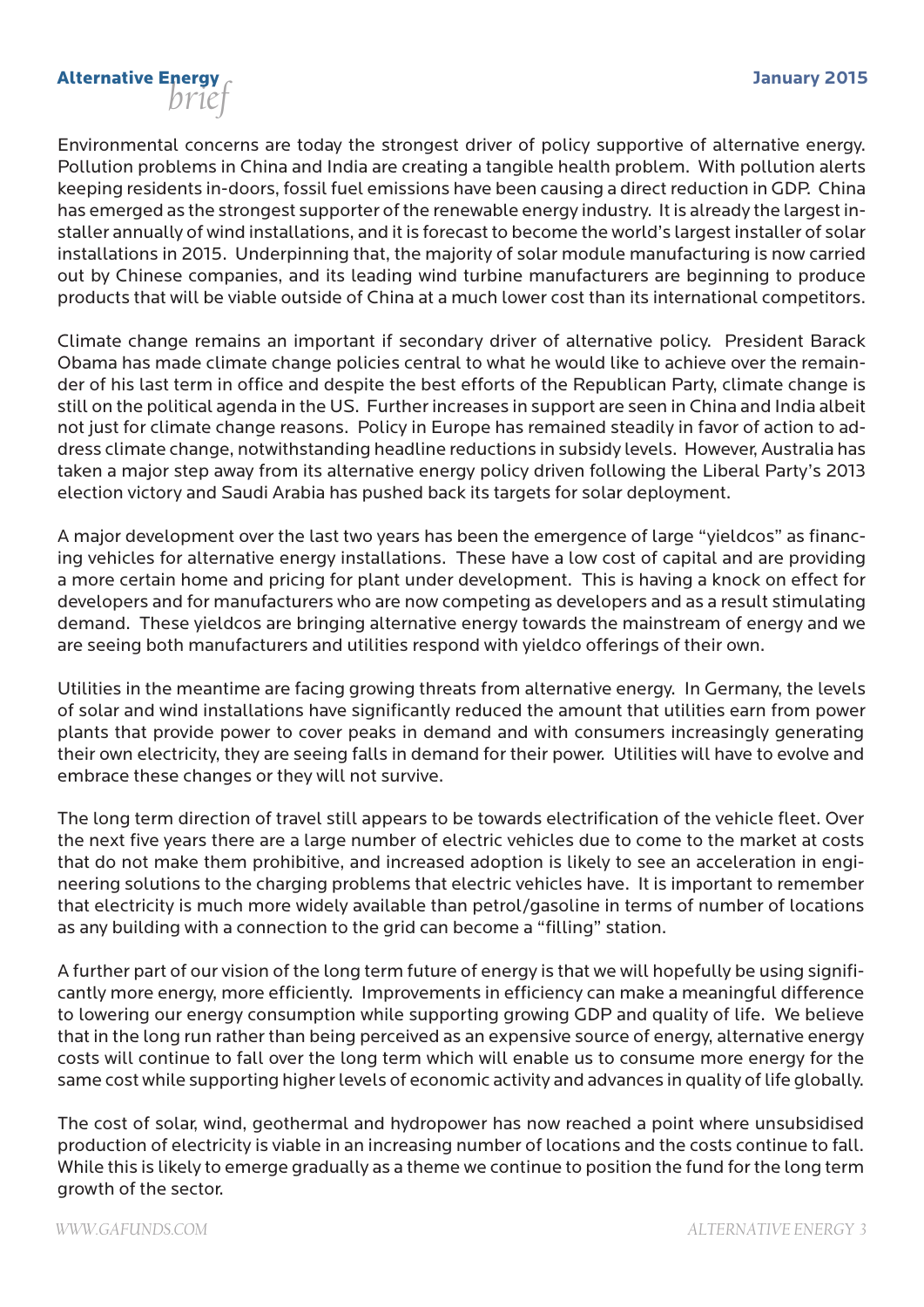

## **Portfolio Changes**

There were no major changes to the portfolio in the fourth quarter. The Theolia refinancing closed which resulted in the acquisition of traded warrants in the stock as well as additional shares acquired in the rights issue.

### **Fund Performance (Q4 2014)**

The Guinness Atkinson Alternative Energy Fund was down 14.50% for the fourth quarter of 2014. The fund performed between the two industry indices, which were down 9.66% and 16.23% and the sector underperformed the MSCI World Index which was up 1.16% for the quarter.

|                                           |           | <b>YTD 2014</b> | 1 vear    |            | From launch |  |
|-------------------------------------------|-----------|-----------------|-----------|------------|-------------|--|
| <b>Total returns</b>                      | Q4 2014   |                 |           | 5 year     | (31/03/06)  |  |
| Guinness Atkinson Alternative Energy Fund | $-14.50%$ | -14.29%         | $-14.29%$ | $-12.02\%$ | $-12.43%$   |  |
| Wilderhill New Energy Index               | -9.66%    | -2 16%          | $-2.16%$  | -5.08%     | $-3.45%$    |  |
| Wilderhill Clean Energy Index             | $-16.23%$ | -16.93%         | -16.93%   | $-12.49%$  | $-14.36%$   |  |
| MSCI World Index                          | 1.16%     | 5.65%           | 5.65%     | 16.26%     | 10.94%      |  |

| Calendar year returns                     | 2009   | 2010    | 2011       | 2012       | 2013   |
|-------------------------------------------|--------|---------|------------|------------|--------|
| Guinness Atkinson Alternative Energy Fund | 33.42% | -21.90% | -42.53%    | $-15.20%$  | 61.54% |
| Wilderhill New Energy Index               | 41 12% | -13.65% | $-38.91\%$ | $-4.14\%$  | 55.70% |
| Wilderhill Clean Energy Index             | 29.81% | -4 76%  | -50.50%    | $-17.37\%$ | 58.54% |
| <b>MSCI World Index</b>                   | 30 94% | 12 49%  | $-4.92%$   | 16 71%     | 27.49% |

CY = Calendar Year Expense Ratio: 2.00% (net); 2.13% (gross)

The Advisor has contractually agreed to reduce its fees and/or pay fund expenses in order to limit the Fund's Total Operating Expenses to 1.98% through 06/30/2016.

*All return figures represent average annualized returns except for periods of one year or less, which are actual returns.*

*Performance data quoted represents past performance; past performance does not guarantee future results. The investment return and principal value of an investment will fluctuate so that an investor's shares, when redeemed, may be worth more or less than their original cost. Current performance of the Fund may be lower or higher than the performance quoted. Performance data current to the most recent month end may be obtained by visiting www.gafunds.com or calling 800-915-6566.*

*The Funds impose a redemption fee of 2% on shares held less than 30 days. Performance data does not reflect the redemption fee. If reflected, total returns would be reduced.*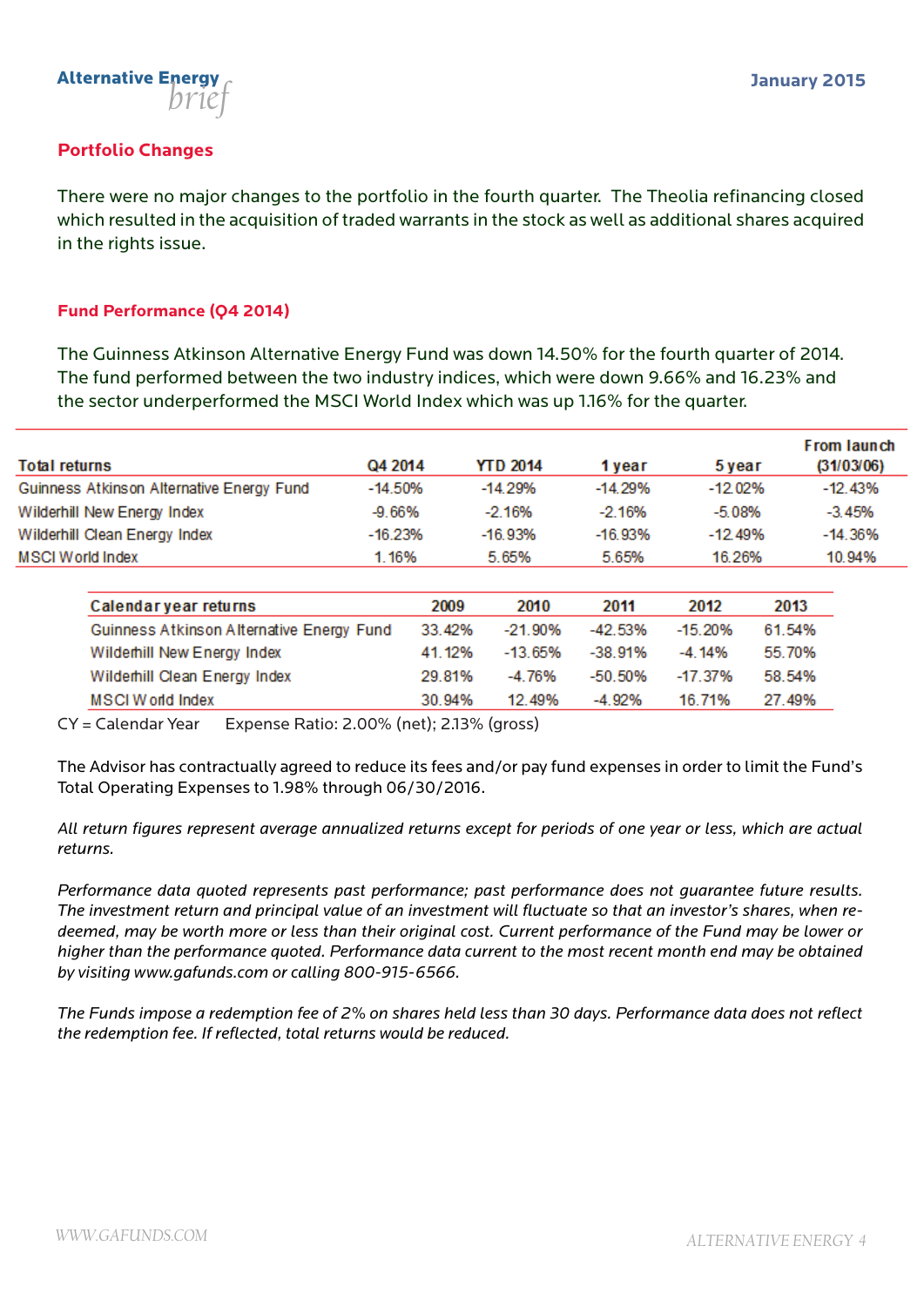

### **Fund Holdings**



The top five performers over the fourth quarter were China Longyuan (+5.19%), Carmanah Technologies (+4.40%), Ormat Technologies (+3.46%), Wasion Group (+0.78%) and China Datang (+0.20%).

The bottom five performers over the fourth quarter were Theolia (-47.38%), Cosan (-38.94%), Greentech Energy (-37.01%), Canadian Solar (-32.37%) and Jinkosolar (-28.30%).

| Top 10 holdings as of 12/31/14 | % of assets |
|--------------------------------|-------------|
| THEOLIA SA - REGR              | 6.13%       |
| INIZIATIVE BRESCIANE-INBRE S   | 5.05%       |
| NORTHERN POWER SYSTEMS CORP    | 4.38%       |
| GOOD ENERGY GROUP PLC          | 4.31%       |
| <b>MYTRAH ENERGY LTD</b>       | 3.63%       |
| ENPHASE ENERGY INC             | 3.36%       |
| SUNPOWER CORP                  | 3.29%       |
| COSAN SA INDUSTRIA COMERCIO    | 3.25%       |
| TRINA SOLAR LTD-SPON ADR       | 3.12%       |
| YINGLI GREEN ENERGY HOLD-ADR   | $3.11\%$    |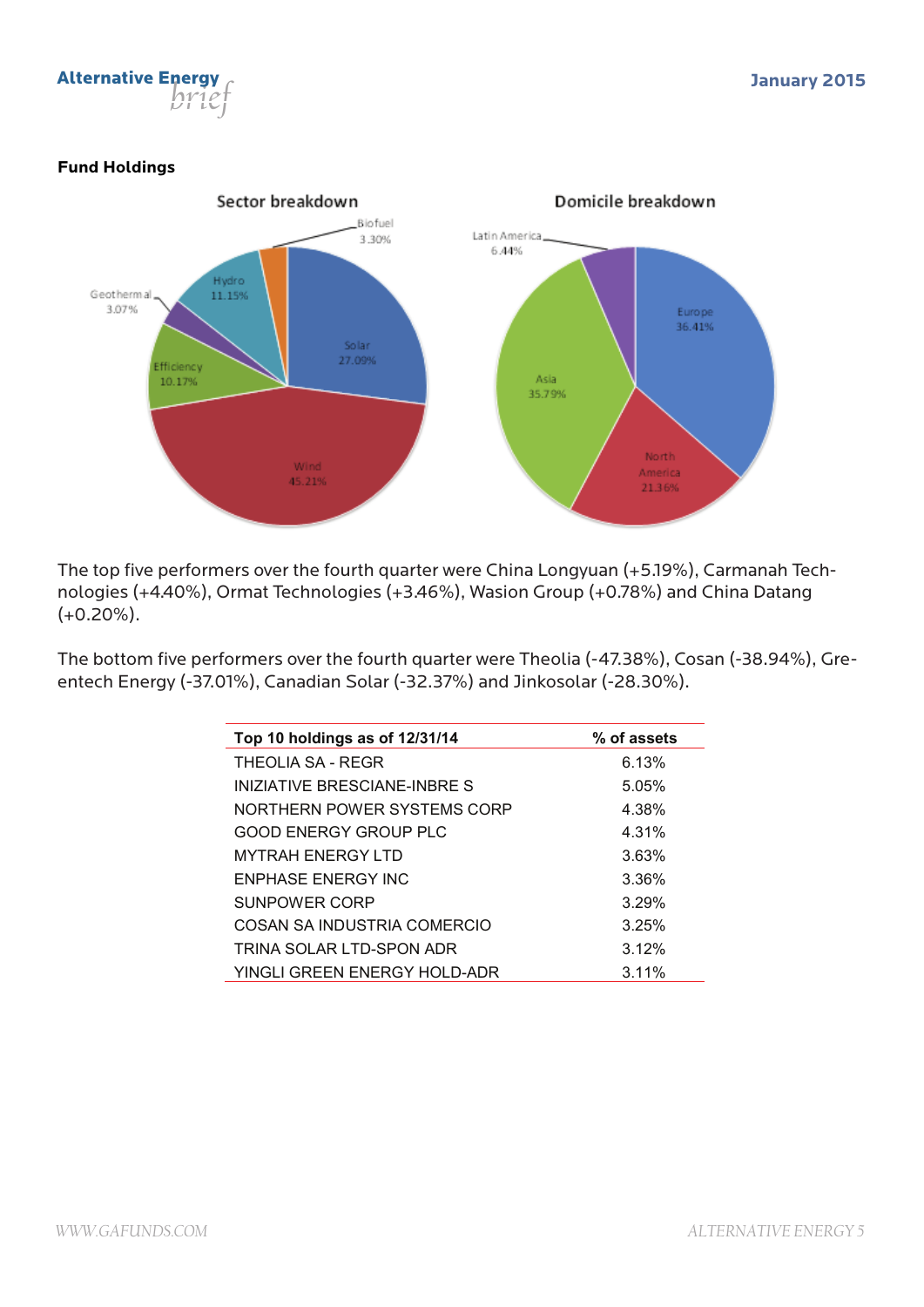

Commentary for our views on Global Energy, Dividends and Asia markets is available on our website. Please click here to view.

Total returns reflect a fee waiver in effect and in the absence of this waiver, the total returns would be lower.

Opinions expressed are subject to change, are not guaranteed and should not be considered investment advice.

*This information is authorized for use when preceded or accompanied by a prospectus for the Guinness Atkinson Alternative Energy Fund. The prospectus contains more complete information, including investment objectives, risks, charges and expenses related to an ongoing investment in The Fund. Please read the prospectus carefully before investing.* 

**The Fund invests in foreign securities which will involve greater volatility and political, economic and currency risks and difference in accounting methods. The risks are greater for investments in emerging markets. The Fund is non-diversified meaning its assets may be concentrated in fewer individual holdings than diversified funds. Therefore, the Fund is more exposed to individual stock volatility than diversified funds. The Fund also invests in smaller companies, which will involve additional risks such as limited liquidity and greater volatility. Current and future portfolio holdings are subject to risk. Investments focused on the energy sector may be exposed to greater risk than an investment diversified among various sectors.**

Fund holdings and/or sector allocations are subject to change at any time and are not recommendations to buy or sell any security.

The WilderHill New Energy Global Innovation Index (NEX) is a modified dollar weighted index of publicly traded companies which are active in renewable and low-carbon energy, and which stand to benefit from responses to climate change and energy security concerns.

The WilderHill Clean Energy Index (ECO) is a modified equal dollar weighted index comprised of publicly traded companies whose business's stand to benefit substantially from societal transition toward the use of cleaner energy and conservation.

The MSCI World Index (MXWO) is a capitalization weighted index that monitors the performance of stocks from around the world.

One cannot invest directly in an index.

A Yieldco is generally defined as a publicly traded company that predominantly distributes its cash flows from owned operating assets as dividends or other payments to investors, focusing on income as opposed to growth.

Distributed by Quasar Distributors, LLC